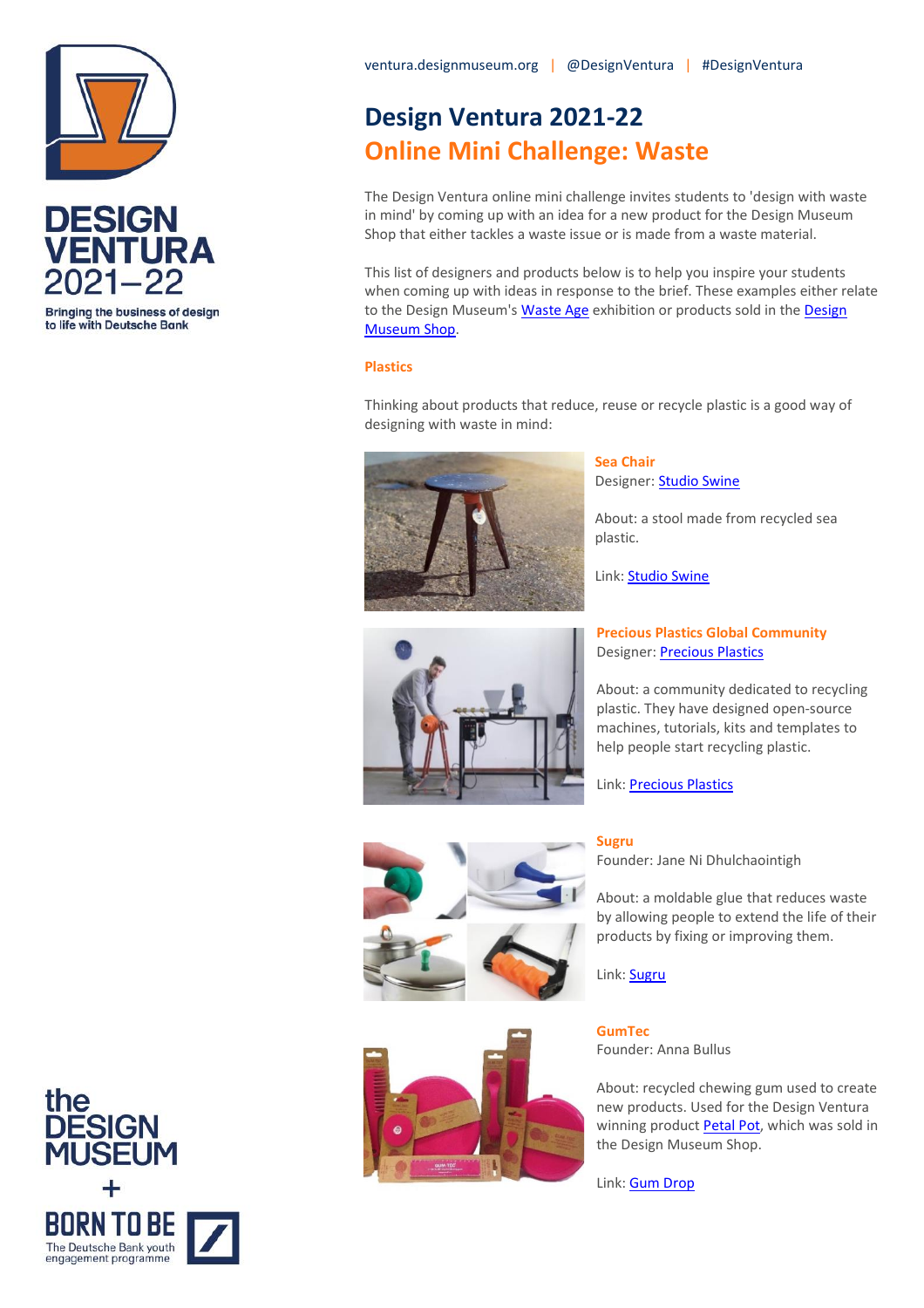



Bringing the business of design to life with Deutsche Bank

## **Biomaterials**

Thinking about innovative, new materials made from natural alternatives is another way of designing with waste in mind:



#### **Mycelium**

Designer: **[Blast Studio](https://www.blast-studio.com/)** 

About: using funghi to breakdown waste to create a strong new material that can be 3D printed.

Link[: Blast Studio](https://www.blast-studio.com/artefacts)



**Totomoxtle**  Designer[: Fernando Laposse](http://www.fernandolaposse.com/about-2/)

About: using corn husks (a waste material from corn production) to create decorative objects.

Link[: Totomoxtle](http://www.fernandolaposse.com/projects/totomoxtle/)



**Algae Fashion**  Designer[: Charlotte McCurdy](https://www.charlottemccurdy.com/)

About: a carbon negative rain jacket made from algae rather than plastic.

Link[: Ancient Sunlight](https://www.charlottemccurdy.com/ancient-sunlight)



**Edible Algae**  Founders: Rodrigo García González, Pierre Paslier and Guillaume Couche

About: an alternative to plastic bottles, an edible algae membrane used to contain water and other liquids.

Link[: Ooho Water](https://www.oohowater.com/)